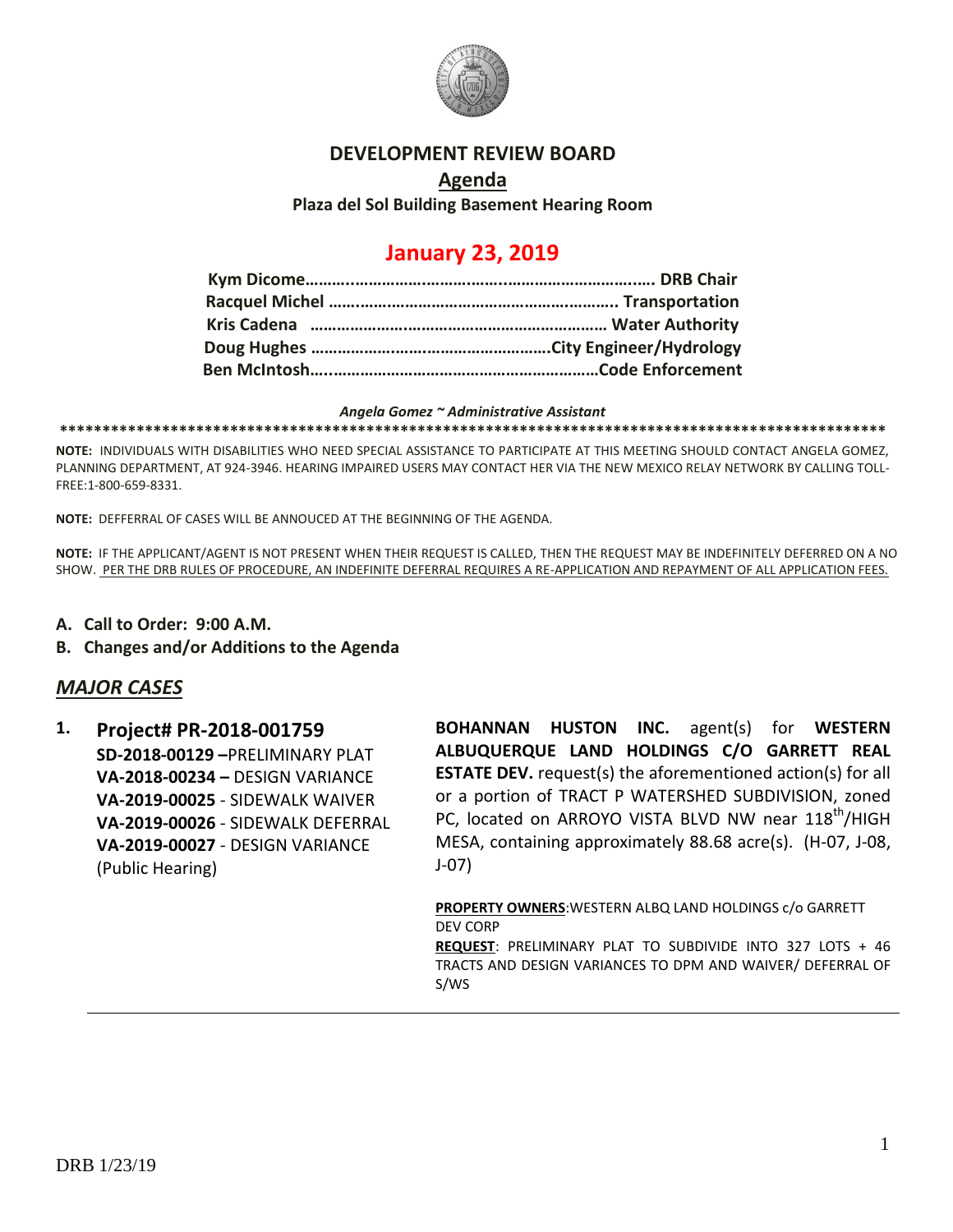| 2. | Project# PR-2018-001916<br>(1006864)<br>SD-2018-00126 - FINAL PLAT<br>(Public Meeting)                                                                                                                                             | <b>BOHANNAN HUSTON, INC.</b> agent(s) for PULTE<br><b>MEXICO</b> request(s)<br>OF<br><b>NEW</b><br><b>DEVELOPMENT</b><br>the<br>aforementioned action(s) for all or a portion of TRACT N-2-<br>B-2 BULK PLAT FOR TRACTS N-2-B-1, N-2-B-2 & N-2-C-1,<br>WATERSHED SUBDIVISION, zoned PC, located<br>off<br>MIREHAVEN PKWY NW west of TERRA PINTADA BLVD NW<br>and north of ARROYO VISTA BLVD NW, containing<br>approximately 23.0746 acre(s). (h-08)<br>PROPERTY OWNERS: PULTE HOMES<br>REQUEST: FINAL PLAT APPROVAL FOR 87 RESIDENTIAL LOTS AND 12<br><b>TRACTS</b> |
|----|------------------------------------------------------------------------------------------------------------------------------------------------------------------------------------------------------------------------------------|---------------------------------------------------------------------------------------------------------------------------------------------------------------------------------------------------------------------------------------------------------------------------------------------------------------------------------------------------------------------------------------------------------------------------------------------------------------------------------------------------------------------------------------------------------------------|
| З. | Project# PR-2018-001917<br>(1005191)<br>SD-2018-00127 - EXTENSION OF<br>PRELIMINARY PLAT<br>(Public Hearing)                                                                                                                       | THE GROUP agent(s) for NAZISH LLC request(s) the<br>aforementioned action(s) for all or a portion of LOTS 13-20,<br>BLOCK 29 UNIT B TRACT A NORTH ALBUQUERQUE ACRES,<br>zoned PD, located on LOUSIANA BLVD between ALAMEDA<br>BLVD and SIGNAL AVE, containing approximately 6.84<br>$\arccos 0. (6-18)$                                                                                                                                                                                                                                                             |
|    |                                                                                                                                                                                                                                    | PROPERTY OWNERS: NAFEESA PASHTOON, DAVID STANG & DEBROAH<br>K DLABAL, CLEARBROOK INVESTMENTS, SEVANO DEVELOPMENT<br><b>REQUEST: PRELIMINARY PLAT EXTENSION</b>                                                                                                                                                                                                                                                                                                                                                                                                      |
| 4. | Project# PR-2018-001327<br>(1001228)<br>SD-2019-00013 - AMENDMENT TO<br><b>INFRASTRUCTURE LIST</b><br>(Public Meeting)                                                                                                             | <b>ISAACSON &amp; ARFMAN, PA agent(s) for LAS VENTANAS NM,</b><br>INC. request(s) the aforementioned action(s) for all or a<br>portion of TRACT 2A and a portion of TRACT 3, KELLY<br>TRACTS, zoned R-A, located on Gabaldon RD SW between<br>Mountain RD and I-40, containing approx. 5.48 acres (H-12)<br>PROPERTY OWNERS: JANE BLACK DAVIDSON                                                                                                                                                                                                                    |
|    |                                                                                                                                                                                                                                    | <b>REQUEST: MINOR AMENDMENTS TO AN APPROVED INFRASTRUCTURE</b><br><b>LIST</b>                                                                                                                                                                                                                                                                                                                                                                                                                                                                                       |
| 5. | Project# 1011598<br>18DRB-70137 - VACATION OF PUBLIC<br>RIGHT-OF-WAY<br>18DRB-70138 - SIDEWALK VARIANCE<br>18DRB-70139 - SUBDIVISION DESIGN<br>VARIANCE FROM MINIMUM DPM<br><b>STANDARDS</b><br>18DRB-70140 - MINOR - PRELIMINARY/ | <b>BOB KEERAN</b> request(s) the above action(s) for all or a<br>portion of Lot(s) 17 & 18, Block(s) 4, Tract(s) 3, NORTH<br>ALBQ ACRES Unit 3, zoned PD (RD/5DUA), located on<br>VENTURA ST NE between SIGNAL AVE NE and ALAMEDA<br>BLVD NE, containing approximately 2 acre(s). (C-20) [Deferred<br>from 5/16/18, 6/13/18, 7/18/18 8/8/18, 9/12/18, 10/24/18. 12/5/18, 12/19/18,<br>$1/9/19$ ]<br>DEFERRED TO FEBRUARY 13, 2019 AT THE APPLICANT'S                                                                                                                |
|    | <b>FINAL PLAT</b><br>(Public Hearing)                                                                                                                                                                                              | <b>REQUEST</b>                                                                                                                                                                                                                                                                                                                                                                                                                                                                                                                                                      |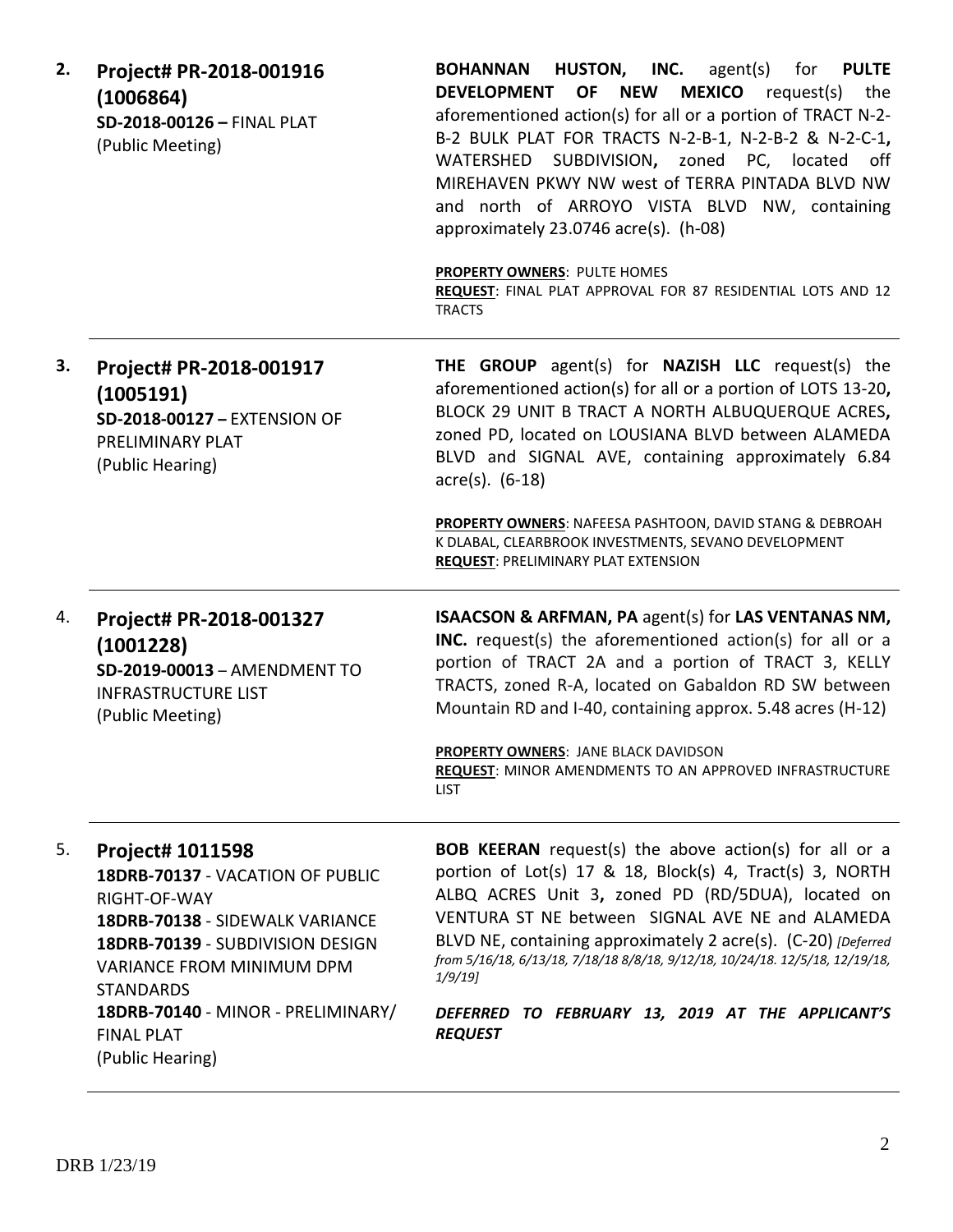| 6. | Project# PR-2018-001560<br>(1007412)<br>SI-2019-00011- FINAL SIGN OFF OF EPC<br>SITE PLAN FOR SUBDIVISION<br>$(17EPC-40025)$<br>(Public Meeting)        | <b>PLANNING</b><br><b>CONSENSUS</b><br>INC.<br>agent(s)<br><b>SP</b><br>for<br>ALBUQUERQUE, LLC request(s) the aforementioned<br>action(s) for all or a portion of TRACT B-2, YORBA LINDA<br>SUBDIVISION and a portion of TRACT A, HOFFMANTOWN<br>BAPTIST CHURCH SITE, zoned MX-L, located on HARPER<br>ROAD NE, between VENTURA STREET NE and WYOMING<br>BLVD NE, containing approximately 14.14 acre(s). (E-20)<br>PROPERTY OWNERS: HOFFMANTOWN BAPTIST CHURCH<br>REQUEST: SITE PLAN FOR A 180 UNIT SENIOR LIVING FACILITY |
|----|---------------------------------------------------------------------------------------------------------------------------------------------------------|------------------------------------------------------------------------------------------------------------------------------------------------------------------------------------------------------------------------------------------------------------------------------------------------------------------------------------------------------------------------------------------------------------------------------------------------------------------------------------------------------------------------------|
| 7. | Project# PR-2018-001223<br>(1011553)<br>SI-2019-00012 - FINAL SIGN OFF OF EPC<br>SITE PLAN FOR BUILDING PERMIT<br>$(SI-2018-00173)$<br>(Public Meeting) | <b>MODULUS ARCHITECTS INC.</b> agent(s) for <b>3X1 LLC</b> request(s)<br>the aforementioned action(s) for all or a portion of The<br>above action for all or a portion of TRACT B2A1 Plat for<br>TRACT B-2-A-1, TOWN OF ATRISCO GRANT, zoned MX-L,<br>located at COORS BLVD. NW, between SEQUOIA RD NW<br>and TUCSON RD NW, containing approximately 1.9 acres.<br>$(G-11)$                                                                                                                                                  |
|    |                                                                                                                                                         | PROPERTY OWNERS: DCF PROPERTIES LLC<br><b>REQUEST: SITE PLAN FOR EXPANSION OF EXISTING AUTO BUSINESS</b>                                                                                                                                                                                                                                                                                                                                                                                                                     |
| 8. | Project# PR-2018-001593<br>SD-2019-00016 - PRELIMINARY/FINAL<br><b>PLAT</b><br>(Public Meeting)                                                         | SBS CONSTRUCTION AND ENGINEERING, LLC agent(s) for<br>CASTI DEVELOPMENT, LLC request(s) the aforementioned<br>action(s) for all or a portion of LOTS 7-9, BLOCK 2,<br>CLAYTON HEIGHTS SUBDIVISION, zoned MX-M, located on<br>YALE BLVD SE south of SANTA CLARA AVE SE and north of<br>SOUTHERN AVE SE, containing approximately 0.5085<br>$\arccos 0$ . (L-15)                                                                                                                                                               |
|    |                                                                                                                                                         | PROPERTY OWNERS: MANSOUR RAFAT & BARHOMEH OLA M<br>REQUEST: PRELIMINARY/FINAL PLAT FOR 8 LOT SUBDIVISION                                                                                                                                                                                                                                                                                                                                                                                                                     |
| 9. | Project# PR-2018-001584<br>SI-2019-00015 - FINAL SIGN OFF OF EPC<br>SITE PLAN FOR BUILDING PERMIT<br>$(SI-2018-00221)$<br>(Public Meeting)              | DEKKER/PERICH/SABATINI agent(s) for PRESBYTERIAN<br>HEALTHCARE SERVICES request(s) the aforementioned<br>action(s) for all or a portion of TRACT 3 PLAT OF TRACTS 1<br>THRU 4 COORS VILLAGE SUBDIVISION, zoned MX-L, located<br>at 4500 QUAKER HEIGHTS PL NW, Albuquerque, NM,                                                                                                                                                                                                                                               |
|    |                                                                                                                                                         | containing approximately 6.84 acre(s). (F-11)                                                                                                                                                                                                                                                                                                                                                                                                                                                                                |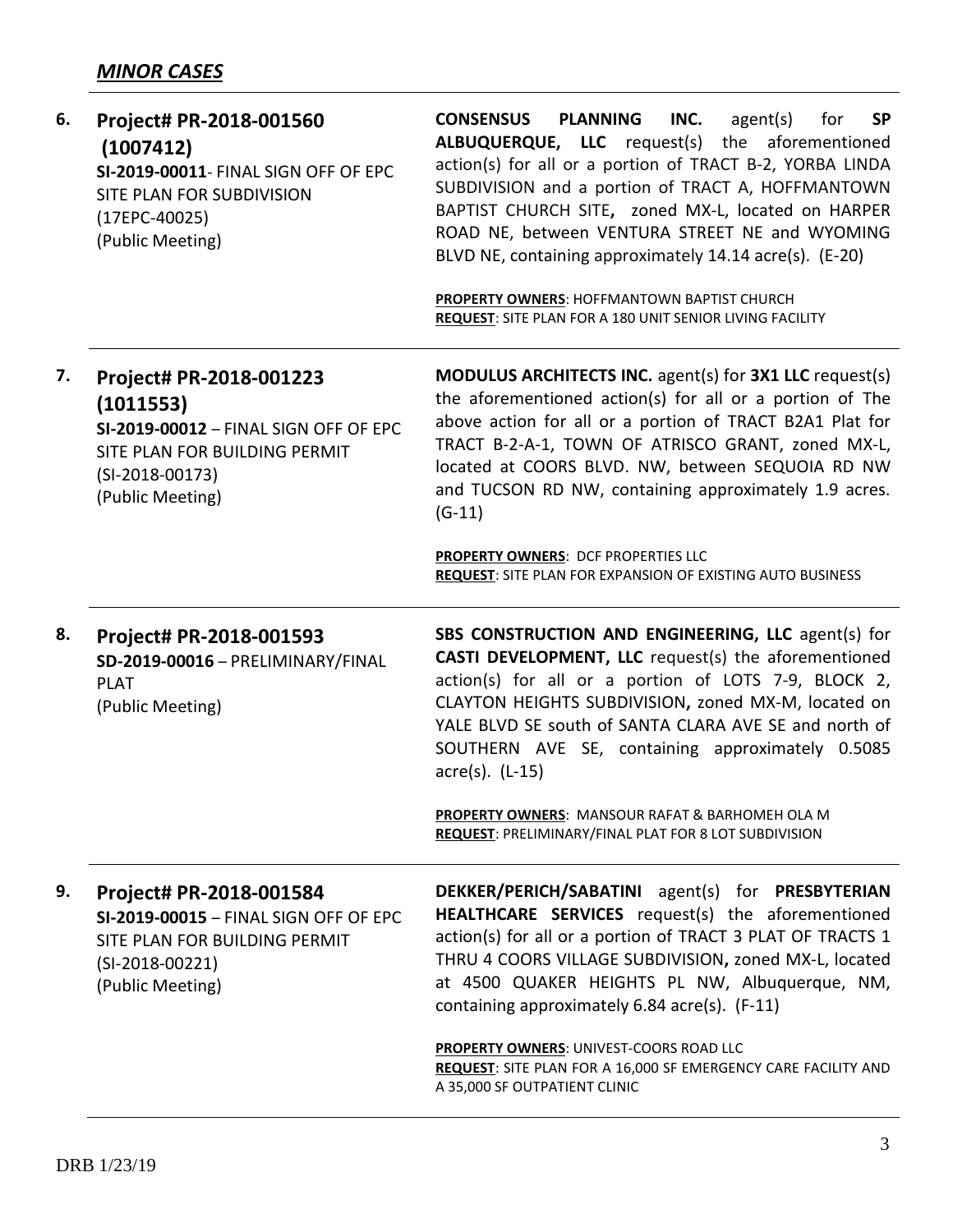| 10. | Project# PR-2018-001883<br>(1011556)<br>SI-2018-00275 - FINAL SIGN OFF OF EPC<br>SITE PLAN FOR BUILDING PERMIT<br>$(18EPC-40013)$<br>(Public Meeting) | TIERRA WEST, LLC agent(s) for MONTGOMERY BLV<br><b>CHURCH OF CHRIST</b> request(s) the aforementioned<br>action(s) for all or a portion of TRACT A-1 PLAT OF TRACT A-<br>1 KNAPP HEIGHTS ADDN, zoned R-MH, located at 7201<br>MONTGOMERY BLVD NE east of LOUISIANA BLVD NE,<br>containing approximately 10.2836 acre(s). (F-19) [Deferred<br>from $1/9/19$ ]<br>PROPERTY OWNERS: MONTGOMERY BLV CH OF CHRIST<br><b>REQUEST:</b> SITE PLAN FOR A 23,580 SF CHURCH BUILDING            |
|-----|-------------------------------------------------------------------------------------------------------------------------------------------------------|--------------------------------------------------------------------------------------------------------------------------------------------------------------------------------------------------------------------------------------------------------------------------------------------------------------------------------------------------------------------------------------------------------------------------------------------------------------------------------------|
| 11. | Project# PR-2018-001560<br>SD-2019-00015 - PRELIMINARY/FINAL<br><b>PLAT</b><br>(Public Meeting)                                                       | BOHANNAN HUSTON, INC. agent(s) for SP ALBUQUERQUE,<br>LLC request(s) the aforementioned action(s) for all or a<br>portion of TRACT B-2, YORBA LINDA SUBDIVISION and a<br>portion of TRACT A, HOFFMANTOWN BAPTIST CHURCH<br>SITE, zoned MX-L, located on HARPER ROAD NE, between<br>VENTURA STREET NE and WYOMING BLVD NE, containing<br>approximately 62.46 acre(s). (E-20)<br>PROPERTY OWNERS: HOFFMANTOWN BAPTIST CHURCH<br><b>REQUEST: REPLAT TO ADJUST LOT LINE OF 2 PARCELS</b> |
| 12. | Project# PR-2018-001383<br>SD-2019-00010 - PRELIMINARY/FINAL<br><b>PLAT</b><br>(Public Meeting)                                                       | DAVID W. SALAZAR request(s) the aforementioned<br>action(s) for all or a portion of LOT 33, LOS HERMANOS,<br>zoned R-1C, located at 4517 LAS HERMANAS NW east of 2 <sup>nd</sup><br>STREET NW and south of GREIGOS RD NW, containing<br>approximately 0.5784 acre(s). (G-15) [Deferred from 1/16/19]<br>PROPERTY OWNERS: BOKF                                                                                                                                                        |

## *SKETCH PLAT*

**13. Project# PR-2019-001981 PS-2019-00005** – SKETCH PLAT **ARCH + LAND USE CONSULTANTS** agent(s) for **PAUL & JOANN LUCERO** request(s) the aforementioned action(s) for all or a portion of LOT 7-A BLOCK 2 FORAKER GARDENS ADDN (REPL OF LT 7 BLK 2)**,** zoned R-1B, located at 618 PHOENIX AV + 731 LA POBLANARD NW, east of  $8^{TH}$  STREET NW and north of MENUAL BLVD NW, containing approximately 0.45 acre(s). (H-14)

**PROPERTY OWNERS**: LUCERO PAUL R & JOANN M **REQUEST**: LOT LINE ADJUSTMENT

**REQUEST**: SUBDIVIDE EXISTING LOT INTO 2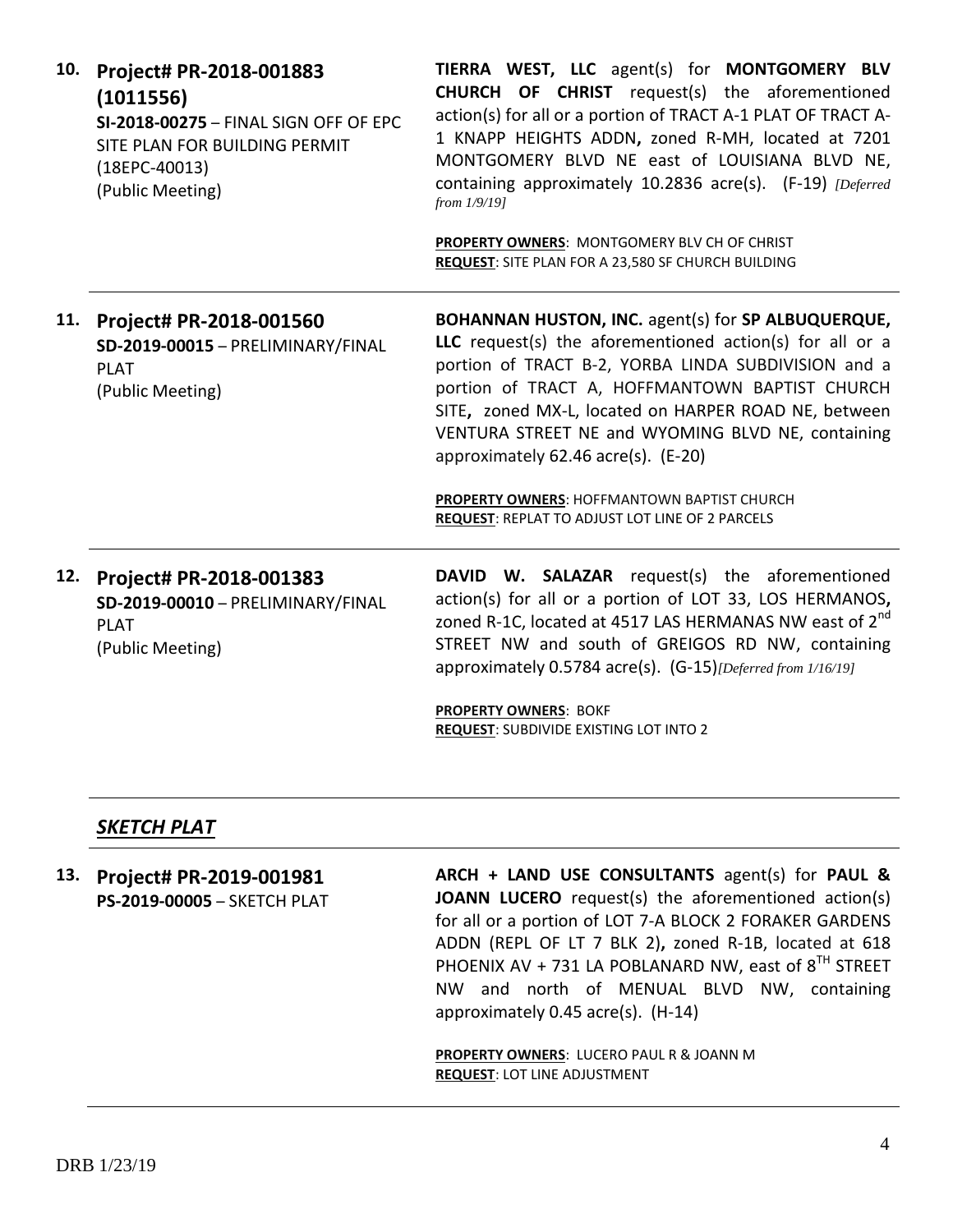| 14. | Project# PR-2019-001982<br>(1003010)<br>PS-2019-00006 - SKETCH PLAT                         | ARCH + LAND USE CONSULTANTS agent(s)<br>for<br>ALBUQUERQUE LITTLE THEATRE INC. request(s) the<br>aforementioned action(s) for all or a portion of: TR B-1-A<br>PLAT OF TRACTS B-1-A & B-2-A LAND OF ALBUQUERQUE<br>LITTLE THEATRE CONT 2.2934 AC LOT B1A, BLOCK 0000,<br>SUBDIVISION ALBUQUERQUE LITTLE THEATRE, zoned MX-<br>M, located at 224 SAN PASQUALE AV SW, Albuquerque,<br>NM, containing approximately 2.29 acre(s). (J-13)<br>PROPERTY OWNERS: ALBUQUERQUE LITTLE THEATRE INC<br>REQUEST: REPLAT TO INCORPORATE A PROPOSED PUBLIC EASEMENT<br>VACATION |
|-----|---------------------------------------------------------------------------------------------|-------------------------------------------------------------------------------------------------------------------------------------------------------------------------------------------------------------------------------------------------------------------------------------------------------------------------------------------------------------------------------------------------------------------------------------------------------------------------------------------------------------------------------------------------------------------|
| 15. | Project# PR-2019-001984<br>(1009721)<br>PS-2019-00007- SKETCH PLAT                          | ARCH + LAND USE CONSULTANTS agent(s) for JOHN &<br><b>LAURA FREED</b> request(s) the aforementioned action(s) for<br>all or a portion of: LT 10 BLK 3 A SUBD PLAT FOR EL<br>RANCHO ATRISCO UNIT #10 BEING A POR OF EL RANCHO<br>ATRISCO NORTH CONT 0.1481 AC M/L LOT 10, BLOCK 3,<br>SUBDIVISION EL RANCHO ATRISCO UNIT 10, zoned R-A,<br>located at 2710 CAMPBELL RD NW, Albuquerque, NM,<br>containing approximately 0.35 acre(s). (G-12)<br>PROPERTY OWNERS: FREED JOHN L & LAURA J<br>REQUEST: REPLAT TO INCORPORATE A PROPOSED VACATED PVT<br>EASEMENT       |
| 16. | Project# PR-2019-001983<br>(1004228 1002571 1003853 1008564)<br>SD-2019-00017 - SKETCH PLAT | ARCH + PLAN LAND USE CONSULTANTS agent(s) for<br>HEADSTART ENTERPRISES request(s) the aforementioned<br>action(s) for all or a portion of TRACT A-1 & A-2 PLAT OF<br>TRACTS A-1 & A-2 GUTHRIE COMMERCE PARK, zoned NR-<br>LM, located at 600 MONTANO RD NE + 5404 EDITH BLVD<br>NE, containing approximately 7.72 acre(s). (F-15)<br>PROPERTY OWNERS: HEADSTART ENTERPRISES C/O CAR CRAFTERS<br><b>REQUEST: LOT CONSOLIDATION</b>                                                                                                                                 |